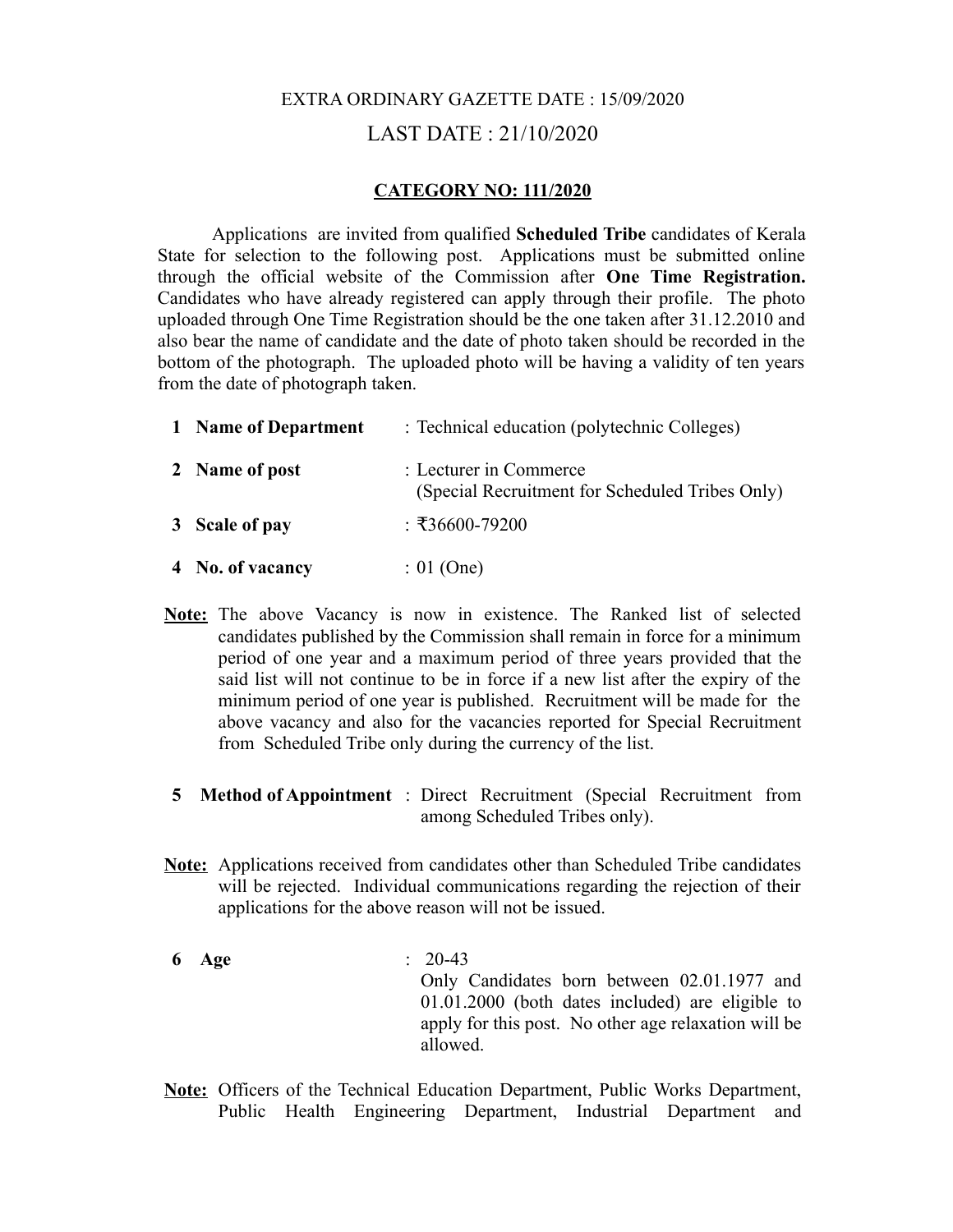Architecture & Town Planning Department may also apply and they will be allowed age relaxation to the extent of their services in those Departments. In the absence of qualified candidates within the age limit the upper age limit shall be relaxed up to 50 years. But in no case the maximum age limit shall exceed 50 (Fifty) years.

## **7 Qualifications:**

First Class Master's Degree in Commerce from a recognized University after undergoing a regular course of study.

**Note:** 1 If the caste of candidate is wrongly mentioned in their SSLC book, they should claim their original caste in their applications and should produce Community Certificate issued from concerned revenue authority and the Gazette Notification for the same at the time of certificate verification.

## **8 Mode of Submitting application:**

 Candidates must register as per 'ONE TIME REGISTRATION' with the official website of Kerala Public Service Commission [www.keralapsc.gov.in](http://www.keralapsc.gov.in/) before applying for the post. Candidates who have already registered can apply by logging on to their profile using their User-ID and password. Candidates must click on the 'Apply Now' button of the respective posts in the Notification Link to apply for a post. The photograph uploaded should be one taken on or after 31.12.2010. No application fee is required. Candidates can view and have a printout of the details in the profile by clicking the link Registration Card. Candidates are responsible for the correctness of the personal information and secrecy of password. Before the final submission of each application, the candidates must ensure correctness of the information on their profile. They must quote the User-ID for further communication with the Commission. Application once submitted is treated as provisional and cannot be deleted or altered after the last date of receipt of application. The application will be summarily rejected if noncompliance with the notification is found in due course of processing. Documents to prove qualification, experience, community, age etc. have to be produced as and when called for. The profile correction made by the candidate or in the office of the Kerala Public Service Commission on request after the last date fixed for receipt of application will not be reflected in the application. Such corrections will be in effect on the date on which corrections have been made. **Those who have Aadhaar Card should add Aadhaar card as ID Proof in their profile .**

**9 Last Date for receipt of applications : 21/10/2020**

Wednesday upto 12 Midnight.

**10 Website Address :** [www.keralapsc.g](http://www.keralapsc.org/)ov.in